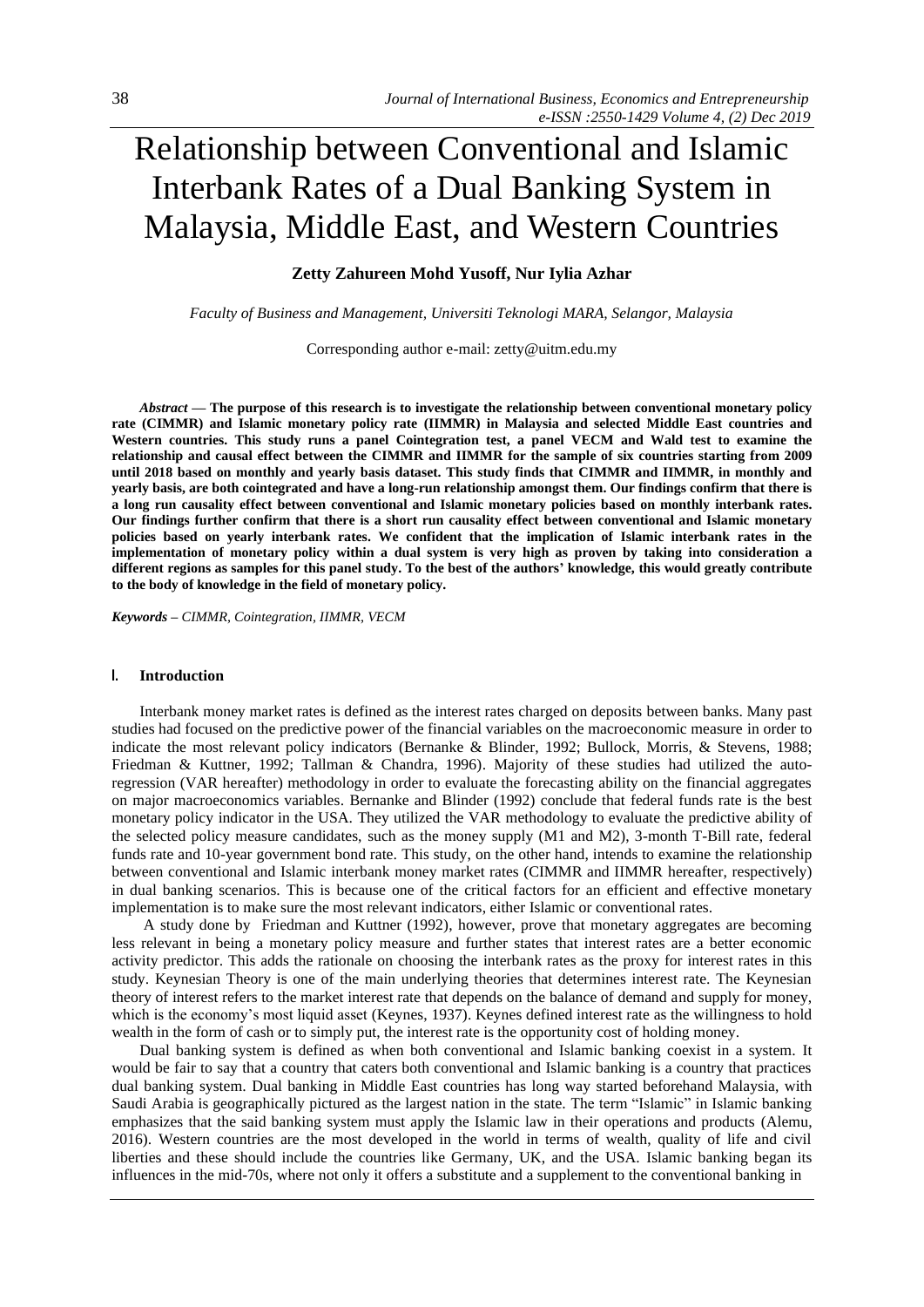Western Countries but also plays a part in the growth of financial intermediation (El-Bdour, 1984). The main basis of Islamic banking is that it rejects interest (riba) entirely as the premise of operations and to overcome that, it offers profit participation (i.e. Mudharabah and Musyarakah) in project-based financing.

# 1.1 Problem statements

A study done by Ali, Manap, and Kassim (2008) analyse whether the IIMMR has the potential to become a reliable monetary policy measure and compared it to the CIMMR in Malaysia. They conclude that IIMMR can be a dependable monetary policy rate and had proven that the predictive power of IIMMR is commensurable with the CIMMR adopted by the Bank Negara Malaysia. This indicates that IIMMR can be a trigger variable in supporting the CIMMR to reflect the monetary policy position of a dual banking system in Malaysia. The findings of this study further prove that Islamic monetary policy is being adopted gradually in Malaysia. However, a study done by Kaleem and Isa (2006) prove that it is a big disadvantage for Islamic financial system to operate in a dual banking system as the conventional financial system obtains arbitrage opportunity due to difference between IIMMR and CIMMR. The Islamic financial system is at a disadvantage as they are only limited to transact in Islamic financial market only. This debatable issue encourages the authors' to further investigate not only the relationship, but also the cause and effect of having an Islamic monetary policy in a dual banking system, either it acts as a complement or acts as a threat to conventional monetary policy.

The number of Islamic banks and windows of conventional banks increased from 184 banks and 84 windows in the first quarter of 2017, to 188 banks and 85 windows in the first quarter of 2018 (Islamic Financial Services Board, n.d.). The marketability for Islamic banking have been on the rise for the past decade due the increase demand of appropriate banking products that abide the Islamic rules by people that give importance to the religious rules (Yüksel, Canöz, & Özsarı, 2017). Due to this, they are reluctant on doing their deposit business with conventional banks but still wants to earn income through using their savings (Ersin & Duran, 2017). As there are many obvious similarities between the Islamic and conventional banking system there are a handful of differences between the aforementioned banking systems too (Dincer, Hacioglu, & Yuksel, 2016). The primary difference is that Islamic banks' customers do not have a guarantee to earn income but can also experience loss, whereas customers of the conventional banking are able to earn a fixed rate of interest (Kartal & Demir, 2017). Unfortunately, there have been many criticism towards the Islamic banking system due to its nature of operations. The main debate is the alarming similarities of the profit sharing rate and interest rate as the public do not think there are any differences between the two systems. Due to this issue, there have been plenty of studies have been conducted on that issues (Adewuyi & Naim, 2016; Ajmi, Hammoudeh, Nguyen, & Sarafrazi, 2014; Charap & Cevik, 2011; Erisah & Cetin, 2018; Ismath Bacha, 2008; Ito, 2017; Saraç & Zeren, 2015; Tekin, Atasoy, & Ertugrul, 2017; Yüksel et al., 2017).

Even though Islamic banking is growing bigger and becoming popular amongst the society, the conventional banks are yet to be dominated. Therefore, it would be interesting to see the relationship as well as the cause and effect between CIMMR and IIMMR when they work together under the same roof by taking closely the samples of data from Malaysia, Middle East, and Western countries. This study intends to highlight insight on either an Islamic monetary policy could possibly taking over the role of conventional monetary policy or just complementing the existing policy. Our dataset consists of both monthly and yearly basis of CIMMR and IIMMR for all selected countries. The rationale of having this is because we wish to capture any short-term or long-term effects via these datasets.

#### 1.2 Contribution of the study

The relationship between Islamic banks' return on term deposits and conventional banks' interest rates on term deposits has been a debate in regards to Islamic finance. Thus, the authors had decided to consider countries that have both conventional and Islamic banking coexist in their banking system. To the best of our knowledge, there is no single studies yet combining Malaysia together with Middle East and Western Countries of a dual banking system as most studies are solely focused on Islamic countries that practice a dual banking system (Erisah & Cetin, 2018; Ito, 2017; Saraç & Zeren, 2015; Tekin et al., 2017; Yüksel et al., 2017). Thus, these six countries are selected as sample for this study. This research gap aspires the authors' to further investigate the relationship between monthly and yearly CIMMR and IIMMR in Malaysia, in Middle Eastern (represent by Kuwait and Saudi Arabia), as well as in Western countries (represent by Germany, United Kingdom and the United States of America). This research hopes to contribute to the field of monetary policy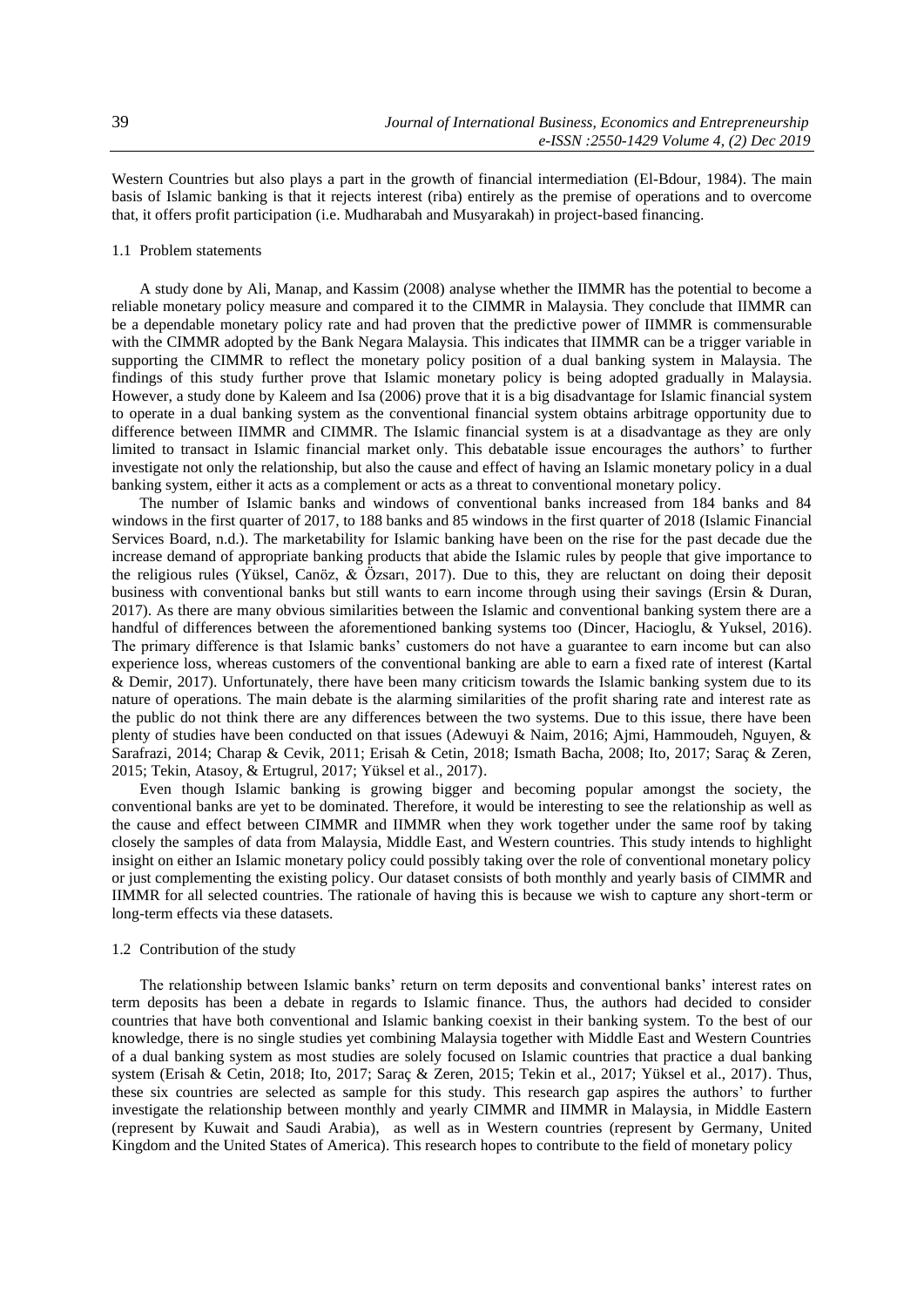setting especially a country with a dual banking system. The study uses monthly and yearly basis data of CIMMR and IIMMR between 2009 and 2018 in order to investigate the long-and-short-run relationship between the two interbank rates in six selected countries.

# **II. Literature Review**

There are a few of previous studies that look into the relationship between Islamic and conventional benchmarks. A study done by Charap and Cevik (2011) enquire into the causal relationship between the profit rates on Islamic (profit-loss sharing) rates and conventional bank deposit rates, and they find that there is a cointegration between both of the variables. This finding is further been backed up by Zainol and Kassim (2012) where the study finds that Islamic banks are sensitive to changes in the conventional interest rates because many Islamic banks' products and services use conventional interest rate as the benchmark. The study also asserts that the volatility of the conventional interest rate affects the Islamic banks' incomes, together with the value of the banks' assets and liabilities. Moreover, a study by Ergeç and Arslan (2013) confirm that there is a long-run cointegration between Islamic profit rates and conventional interest rates in Turkey and conclude that the conventional interest rates highly influence the Islamic profit rates.

In the quest of investigating the sensitivity of the profit rates of Islamic banks to macroeconomic conditions, Sanwari and Zakaria (2013) conclude that the profit rates of Islamic deposit are sensitive to the movements of the interest rate. Additionally, a study done by Anuar, Mohamad, and Shah (2014) corroborates the results of past studies that highlighted the profit rates of Islamic banks are influenced by the interest rate of conventional banks, whether in short or long run. In order to examine the existence of a long-run relationship between Islamic profit rates and conventional interest rates in Malaysia, Anuar et al. (2014) employ the VAR order selection procedure and Johansen cointegration test to verify the study's hypothesis.

To add on to the literature, a study done by Adewuyi and Naim (2016) investigate the cointegration between the rate of returns on deposits of Islamic banks and the interest rate on term deposits of conventional banks in Malaysia, Indonesia and Bahrain using autoregressive distributed lag (ARDL hereafter) approach to cointegration. The study states that there is an existence of causality effect as well as short and long run relationships between the two variables during the period of 2007 and 2015. Ito (2017) also finds that there is a long-run equilibrium between the conventional interest rates and Islamic profit rates on all maturities in Malaysia. The results are very similar to Ito (2013), which signifies that the profit rates spur conventional rates on three, six and 12-month maturities between 2005 and 2014. Tekin et al. (2017) conduct a similar study by employing an ARDL, fully modified ordinary least squares (FMOLS hereafter) and dynamic OLS (DOLS hereafter) model to analyse the relationship between conventional interest rates and Islamic profit rates in Turkey. Their study finds that the correlation between the two rates are relatively stable when there is no market disturbance, such as crises or shocks. On top of that, the model that they employed are able to detect although the correlation heavily fluctuates during stress periods, which is between 1998 and 2016. Overall, based on the previous studies done by researchers, the authors can conclude that Islamic bank rates highly depend on the conventional bank rates. This study intends to widen the existing thread of literature by further investigating the relationship between IIMMR and CIMMR in Malaysia, Middle East, and Western countries.

#### **III. Research methodology**

This study applies a quantitative data in order to measure the variables selected. In specific, a secondary data are collected via the Thomson Reuters Eikon database, where it focuses on the countries that offers both conventional and Islamic banking services in their countries (i.e. Malaysia, Saudi Arabia, Kuwait, Germany, UK and the USA). Data chosen are on monthly and yearly basis of both conventional (CIMMR) and Islamic (IIMMR) for all six countries mentioned between 2009 and 2018.

This research employs three types of diagnostic tests to test the sensitivity and specificity of the variables. The first diagnostic test is the *normality test* where this study takes a Jarque-Bera test to ascertain the distribution of data. The second diagnostic test is the *panel unit root test* where this study takes an Augmented Dickey Fuller (ADF hereafter) test in order to examine the stationarity of the data whether at level, first difference or second difference (Mahadeva & Robinson, 2004). Lastly, this study will adapt the Breusch-Pagan test (1979) to identify the existence of *heteroscedasticity* in the data.

For data analysis, this research runs a multiple analysis with panel data so that the research questions can be answered and the research objectives can be fulfilled. The types of method analysis used in this study are the panel Cointegration test, panel VEC model (VECM hereafter), and/or panel Granger test. This research intends to examine the long-run relationship between CIMMR and IIMMR by using the Johansen Fisher Panel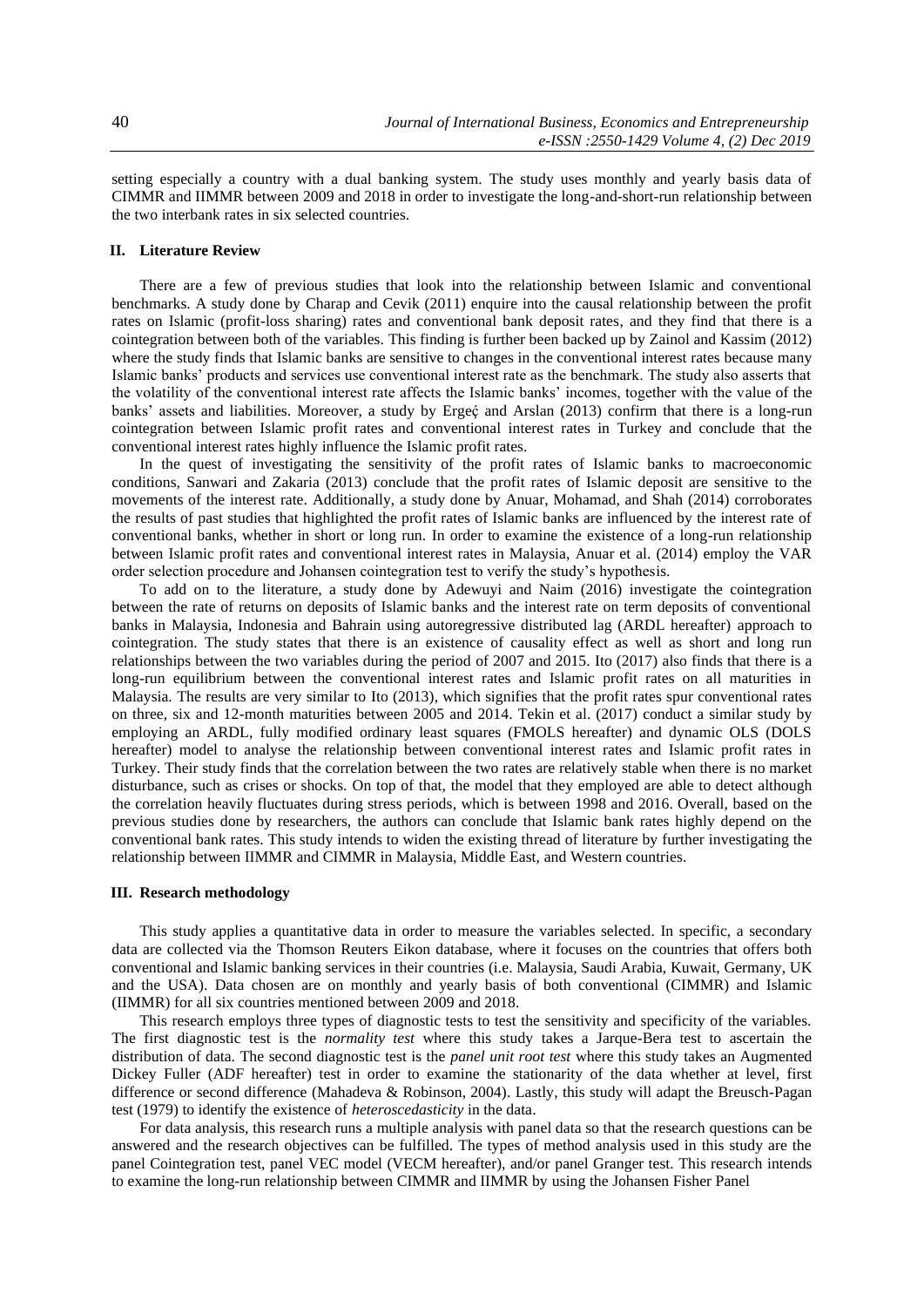Cointegration test. The *F*-test will indicate which variable should be normalised when there is a long-run relationship between CIMMR and IIMMR (Keele & De Boef, 2004). A pre-condition to conduct the Johansen Co-integration test is the data should be non-stationary at level, *I*(0) and stationary when converted into first difference. If the variables are stationary it will introduce restricted co-integrating vectors (Osterholm & Hjalmarsson, 2007). If the *p*-value is less than 5%, it means that null hypothesis (H<sub>0</sub>) will be rejected indicating there is a cointegration between the variables (Osterholm & Hjalmarsson, 2007). Consequently, if cointegration do exists between the variables, it means that there is a long-run relationship between the variables. VECM test can be carried out when the result show that cointegration exists between the variables. On the other hand, a panel Granger causality test can be written if cointegration between CIMMR and IIMMR do exist and the series is stationary at level *I*(0) as a result from the previous step above (Engle & Granger, 1987). Equations (1) and (2) below is developed in preparation for Vector Autoregressive (VAR hereafter) model.

 $\Delta$ CIMMR $t = \alpha 1 + \sum \beta 1 i \Delta$ CIMMR $t - i + \sum \varphi 1 i \Delta$ IIMMR $-i + \epsilon 1 t$  (1)  $\triangle$ IIMMR  $t = \alpha 2 + \sum \varphi 2i\triangle$ IIMMR  $t-i + \sum \beta 2i\triangle$ CIMMR  $t-i + \epsilon 2t$  (2) [where  $\Delta$  is the first difference operator, CIMMRt and IIMMRt are the log of CIMMR and IIMMR respectively,  $\alpha$ 1 and  $\alpha$ 2 are constant drifts,  $\beta$ ji and  $\varphi$ ji are polynomials of order k-1 and lastly,  $\epsilon$ 1t and  $\epsilon$ 2t are the vector for random errors].

However, if the order of integration of the series results in stationary at first difference, *I*(1) thus they are both cointegrated, following Engle and Granger (1987), an error correction term (ECT) will be added into the panel Vector Error Correction Model (VECM) as specified in Equations (3) and (4) below:

$$
\Delta \text{CIMMRL} = \alpha 1 + \sum \beta 1 i \Delta \text{CIMMRL} - i + \sum \varphi 1 i \Delta \text{IIMMRL} - i + \delta 1 E C T t - 1 + \epsilon 1 t \tag{3}
$$

 $\Delta$ IIMMR  $t = \alpha^2 + \sum \varphi^2 i \Delta$ IIMMR  $t-i + \sum \beta^2 i \Delta$ CIMMR  $t-i + \delta^2 2^i E$ CT $t-1 + \epsilon^2 2^i$  (4) [where is  $ECTt-1$  the error correction term that depict the deviations from the long-run cointegration relationship, and  $\delta$ 1 and  $\delta$ 2 are the speed of adjustment towards the long-run equilibrium, that are expected to be negative (Engle & Granger, 1987). The presence of ( $ECTt-1$ ) and the lagged dynamic terms in  $\triangle I$ IMMR  $t-i$  (d) enables the existence of two sources causality between CIMMRt and IIMMRt. The other terms in the above equation are similar as to the terms in the Equations (1) and (2) above].

## **IV. Results and findings**

Empirical findings are the source of knowledge acquired by the means of observation and experimentation. All empirical findings in this research is based on analysis through EViews software. For the first diagnostic test we use a Jarque-Bera to see the distribution of the data (normality test). Table 4.1 below shows that the *p*-value of both monthly and yearly CIMMR and IIMMR are lower than the significance level of 0.05, which indicates that both variables are normally distributed. On top of that, the skewness of both monthly and yearly CIMMR and IIMMR are positive portraying that all distributions have long right tail. Not only that, the data are leptokurtic as the Kurtosis of the monthly and yearly CIMMR and IIMMR are greater than 3 as a rule of thumb.

|                 | <b>CM/IM</b> | <b>CY/IY</b> |
|-----------------|--------------|--------------|
| <b>Skewness</b> | 0.411049     | 0.265435     |
| Kurtosis        | 7.040570     | 5.493713     |
| Jarque-Bera     | 488.8091     | 16.25107     |
| $p$ -value      | 0.00000      | 0.000296     |

**Table 4.1** Normality test results – monthly and yearly basis

The second diagnostic test is the panel unit root test, in which the authors use an ADF in order to determine whether the data are stationary or non-stationary at an automatic selection of maximum lags. The panel unit root test is conducted with the assumption that there is no intercept or trend, at level and 1<sup>st</sup> difference. Table 4.2 shows that the series are  $I(0)$ , non-stationary at level since the *p*-value of both monthly and yearly CIMMR and IIMMR are more than 0.05. However, when the both series are converted into first difference, Table 4.2 displays that the series are *I*(1), stationary at first difference. This concludes that IIMMR and CIMMR are stationary at first difference in monthly and yearly basis. When both variables are integrated at the same order,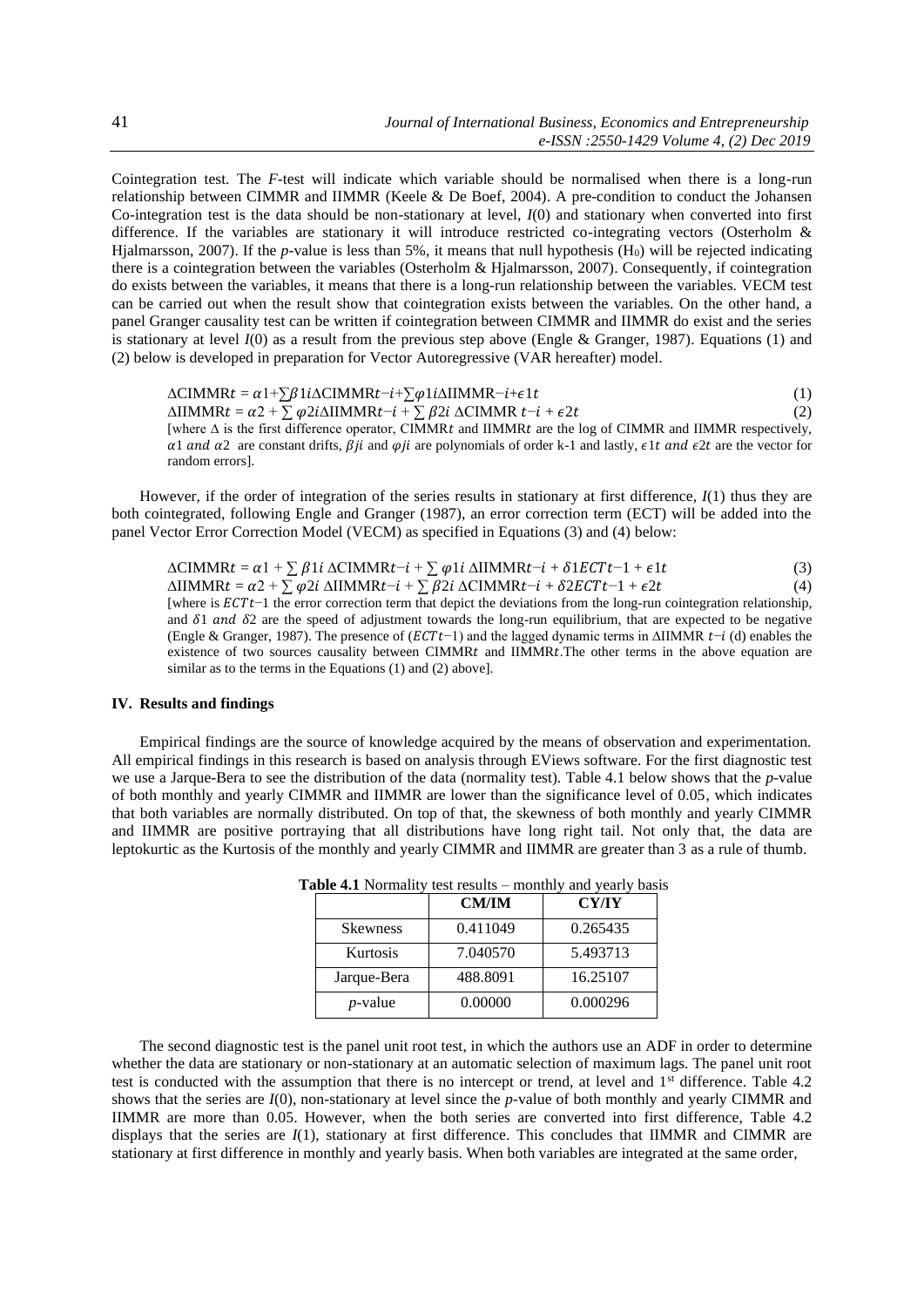the variables can be further tested for cointegration test. However, a panel Granger causality test can be written if both series is stationary at  $1<sup>st</sup>$  difference,  $I(1)$ .

| <b>Variables</b> | <b>Stage</b> | <b>Augmented Dickey Fuller (ADF) Test</b> |                            |
|------------------|--------------|-------------------------------------------|----------------------------|
|                  |              | Level                                     | 1 <sup>st</sup> Difference |
| CM               | None         | 19.5751                                   | 1037.68                    |
|                  |              | (0.0756)                                  | (0.0000)                   |
| IM               | None         | 20.5274                                   | 1362.78                    |
|                  |              | (0.4546)                                  | (0.0000)                   |
| <b>CY</b>        | None         | 5.88941                                   | 48.0828                    |
|                  |              | (0.9216)                                  | (0.0000)                   |
| IY               | None         | 7.85233                                   | 62.1428                    |
|                  |              | (0.7966)                                  | (0.0000)                   |

 **Table 4.2** Unit root test results – monthly and yearly basis

The last diagnostic test is the heteroscedasticity. Table 4.3 shows that the *p*-value for both monthly and yearly CIMMR and IIMMR are more than the 0.05 of significance level, which indicates that the error terms in both variables are not heteroscedastic or in other words, the error terms in both monthly and yearly CIMMR and IIMMR are homoscedastic. This means that all of the random variables have the same finite variance.

**Table 4.3** Breusch-Pagan test results – monthly and yearly basis

|                     | <b>CM/IM</b> | <b>CY/IY</b> |
|---------------------|--------------|--------------|
| $Obs*R$ -squared    | 2.7900       | 0.0033       |
| Prob Chi-Square (1) | 0.0949       | 0.9543       |

This study employs a Johansen Fisher Panel Cointegration test to detect the cointegration between the variables. Table 4.4 below shows that the *p*-value of both trace test and max-eigen test for both monthly and yearly CIMMR and IIMMR are less than the significance level of 0.05, which can be concluded that there is a long-run relationship between monthly and yearly CIMMR as well as IIMMR.

**Table 4.4** Panel Cointegration test results – monthly and yearly basis

| <b>Tests</b> | <b>Trace Test</b> |                 | <b>Max-Eigen Test</b> |                 |
|--------------|-------------------|-----------------|-----------------------|-----------------|
|              | Coefficient       | <i>p</i> -value | <b>Coefficient</b>    | <i>p</i> -value |
| CM/IM        | 81.49             | 0.0000          | 83.84                 | 0.0000          |
| <b>CY/IY</b> | 80.58             | 0.0000          | 72.42                 | 0.0000          |

This study also employs a VECM using an Ordinary Least Square (OLS hereafter) Estimation of Equation in order to determine a causality effect between the variables. Table 4.5 is the OLS Estimation of Equation that indicates the error correction term, C(1) of CM as DV (i.e. dependent variable) has a negative coefficient of - 0.0990 and *p*-value of 0.0221. Since the *p*-value of CM is less than 5% significance level, this depicts that it is significant. Similarly, Table 4.6 provides that the C(1) of IM as DV has a negative coefficient of -0.2370 and *p*value of 0.0000. With a negative coefficient and a significant *p*-value, this signifies that a long-run causality running from Islamic monetary policy to conventional monetary policy, as well as from conventional monetary policy to Islamic monetary policy based on monthly datasets. These findings describe that there would be a low speed of adjustment towards long-run equilibrium (Ma'in, Nordin, Zailan, Sulaiman, & Ismail, 2018).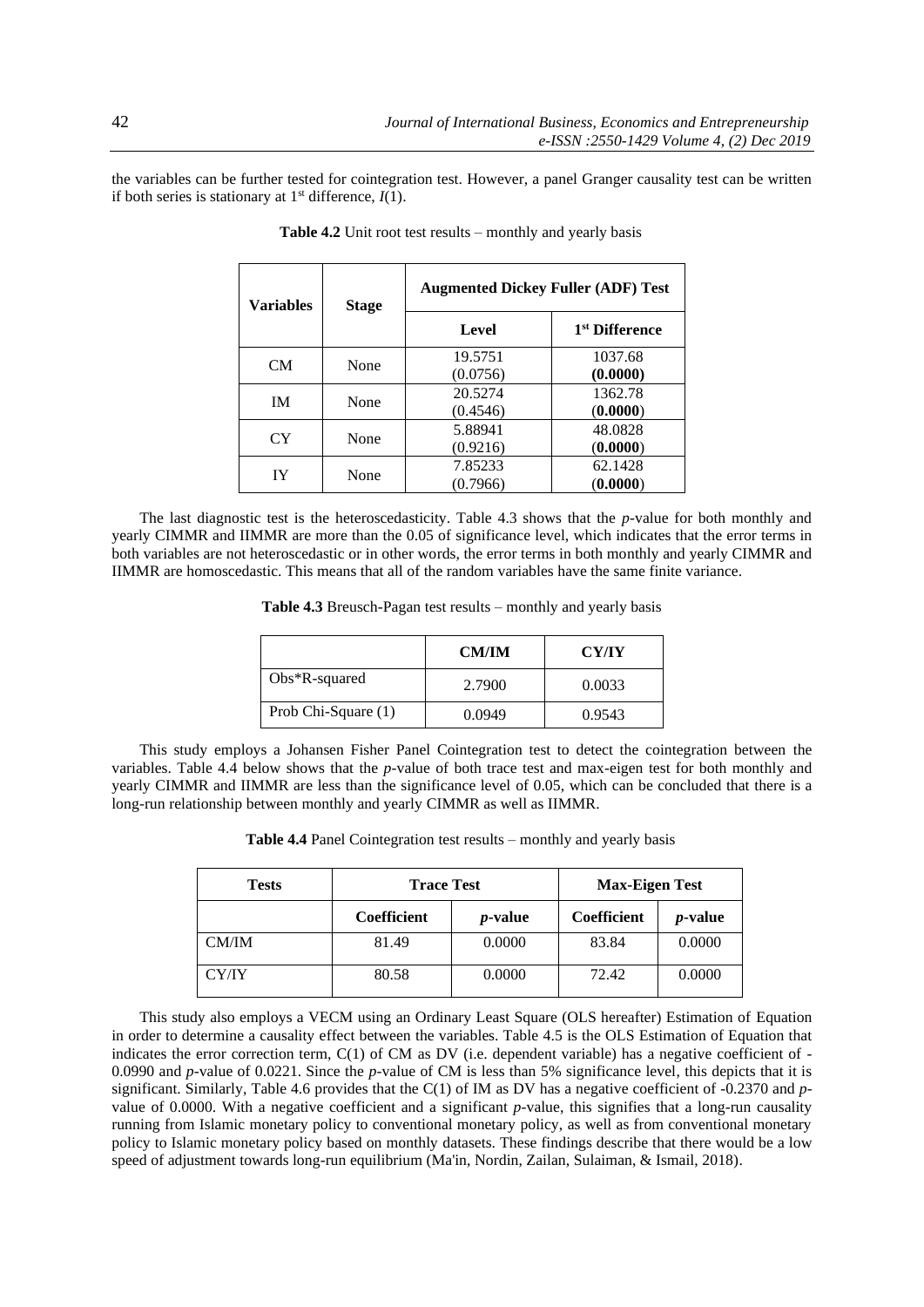| <b>Variable</b>         | <b>Position</b> | <b>Coefficient</b> | p-value    |
|-------------------------|-----------------|--------------------|------------|
| $\bigcirc$ M $\bigcirc$ | эv              | -0.098955          | $0.0221**$ |

 **Table 4.5** Panel VECM – CM as DV (CM is monthly CIMMR)

 **Table 4.6** Panel VECM – IM as DV (IM is monthly IIMMR)

| Variable | Position | <b>Coefficient</b> | p-value      |
|----------|----------|--------------------|--------------|
| IΜ       | W        | $-0.237026$        | $0.0000$ *** |

Table 4.7 indicates that C(1) of CY as DV (i.e. dependent variable) has a positive coefficient of 0.8171 and *p*-value of 0.0569, which indicates that the CY is more than 5% and thus is insignificant. Since CY is positive and insignificant, this signifies that there is no long-run causality running from yearly Islamic monetary policy towards the yearly conventional monetary policy. However, Table 4.8 shows a different result as the coefficient for IY as DV has a negative coefficient and is significant as the *p*-value is less than 5%. This signifies that there is long-run causality running from yearly conventional monetary policy towards the yearly Islamic monetary policy. Overall, the panel VECM shows that there is a long-run effect between monthly CIMMR and monthly IIMMR. The same cannot be said with the yearly basis as there is a long-run causality running from yearly CIMMR to yearly IIMMR only. At this point, we make a solid conclusion yet on the policy implication due to one insignificant result in a long-run test. We therefore conduct a Wald test in order to detect whether there are any short-run causality is running from yearly Islamic monetary policy to yearly conventional monetary policy.

|  |  |  | <b>Table 4.7</b> Panel VECM $- CY$ as DV (CY is yearly CIMMR) |
|--|--|--|---------------------------------------------------------------|
|--|--|--|---------------------------------------------------------------|

| <b>Variable</b> | <b>Position</b> | <b>Coefficient</b> | p-value |
|-----------------|-----------------|--------------------|---------|
| ע די            | W               | 0.817069           | 0.0569  |

| Table 4.8 Panel VECM - IY as DV (IY is yearly IIMMR) |  |  |  |  |  |
|------------------------------------------------------|--|--|--|--|--|
|------------------------------------------------------|--|--|--|--|--|

| <b>Variable</b> | <b>Position</b> | <b>Coefficient</b> | p-value    |
|-----------------|-----------------|--------------------|------------|
|                 | эv              | $-0.882470$        | $0.0259**$ |

Table 4.9 below shows the result of the Wald test that is solely conducted on the CY as a DV (i.e. dependent variable) to determine the short-run causality running from the yearly Islamic monetary policy to the yearly conventional monetary policy. The *p*-value of the test is 0.0003 that is lower than 5% significance value, which indicates that there is a short-run causality running from yearly IIMMR to the yearly CIMMR.

| <b>Table 4.9</b> Wald test $-CY$ as DV |  |  |
|----------------------------------------|--|--|
|----------------------------------------|--|--|

| <b>Test Statistic</b> | value    | p-value |
|-----------------------|----------|---------|
| Chi-square            | 16.38388 | 0.0003  |

## **V. Conclusion and recommendation**

In order to fulfill the research objectives, this study must employ a Johansen Fisher Panel Cointegration to test the Cointegration between the variables. This study finds that both monthly and yearly CIMMR and IIMMR are cointegrated. This bring means that panel VECM need to be employed instead of the VAR Model in order to examine the long-run causality that runs from independent variable to dependent variable. The results from panel VECM confirm that there is a long-run causality effect between monthly conventional and monthly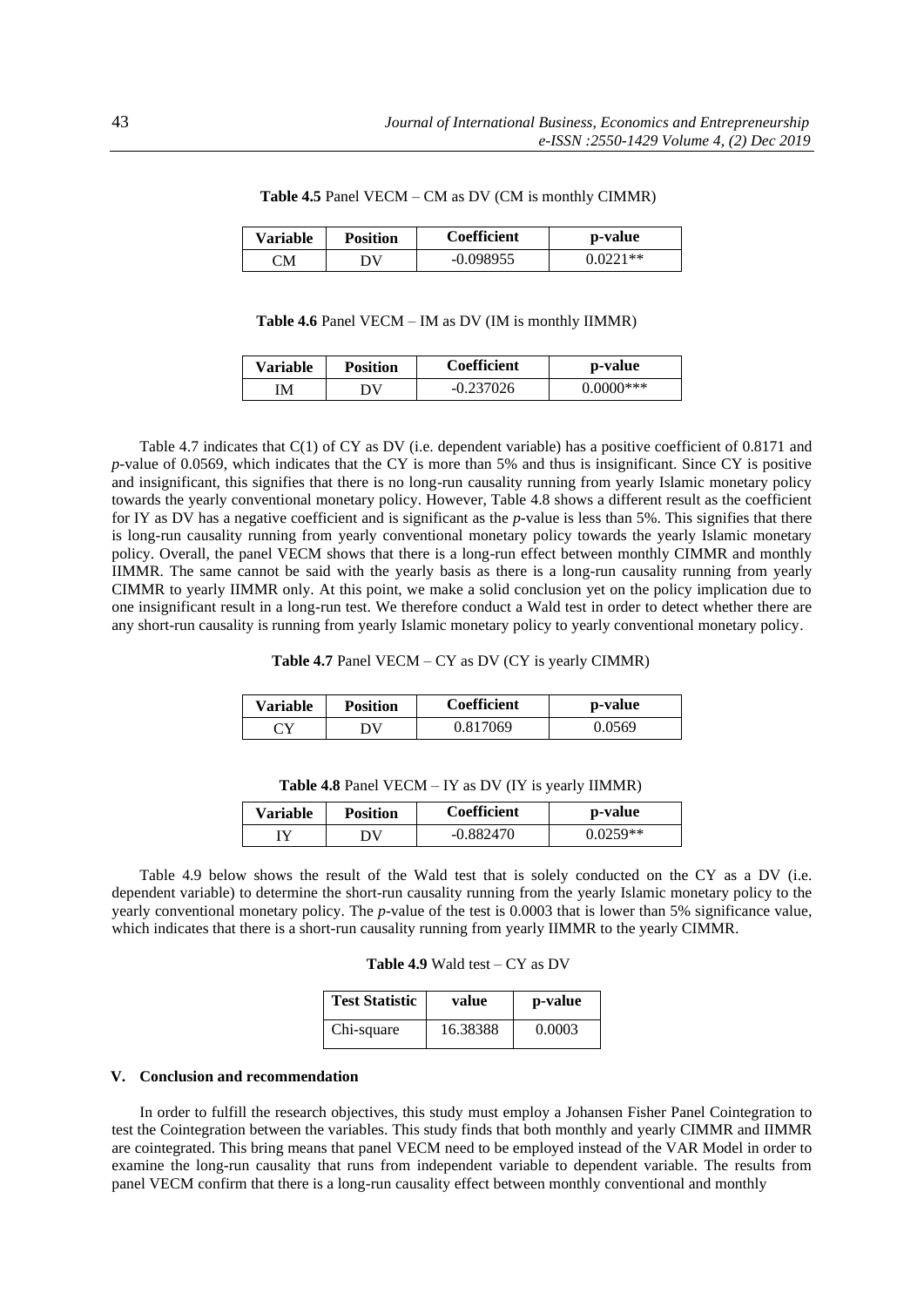Islamic monetary policies. On the other hand, our finding based on Wald test confirm that there is a short-run causality effect between yearly conventional and yearly Islamic monetary policies. Overall, we confident that Islamic monetary policy will probably have an influence on the movement of interest rates in short time period and not a surprise that one day it might have the power to overtake the role of conventional monetary policy in long term. We believe that this research has contributed greatly towards the monetary policy literature as it expands the research gap of the current and existing studies. There are numerous models available for measurement especially in the field of monetary policy that could further provide better and more accurate results. For example, instead of employing the Granger causality test, this study would recommend using a Toda-Yamamoto (1995) test instead, to analyse the causality relationship between two variables. The Toda-Yamamoto method is simpler because the test does not require any pre-condition either for stationary or cointegration tests before run the causality test and this could reduce leads and lags in data.

## **References**

- Adewuyi, A. A., & Naim, A. M. (2016). The nexus between rates of return on deposits of Islamic banks and interest rates on deposits of conventional banks in a dual banking system: A cross country study. *International Journal of Economics and Financial Issues, 6*, 111-117.
- Ajmi, A. N., Hammoudeh, S., Nguyen, D. K., & Sarafrazi, S. (2014). How strong are the causal relationship s between Islamic stock markets and conventional financial systems? Evidence from linear and nonlinear tests. *Journal of International Financial Markets, Institutions and Money, 28*, 213-227.
- Alemu, A. M. (2016). Factors influencing consumers' financial transactions in Islamic banks compared with conventional banks: empirical evidence from selected Middle-east countries with a dual banking system. *Brill, 11*(4), 1-8.
- Ali, T., Manap, A., & Kassim, S. (2008). The information content of the Islamic interbank money market rates in Malaysia. *International Journal of Islamic and Middle Eastern Finance and Management*
- Anuar, K., Mohamad, S., & Shah, M. (2014). Are deposit amd investment accounts in Islamic banks in Malaysia interest-free? *Journal of King Abdulaziz University, 27*(2).
- Bernanke, B. S., & Blinder, A. S. (1992). The Federal funds rate and the channels of monetary transmission. *The American Economic Review, 82*(4), 901-921.
- Bullock, M., Morris, D., & Stevens, G. (1988). *The relationship between financial indicators and economic activity: 1968-1987*.Unpublished manuscript.
- Charap, M. J., & Cevik, M. S. (2011). The behavior of conventional and Islamic bank deposit returns in Malaysia and Turkey. In I. M. Fund (Ed.). United States of America: IMF.
- Dincer, H., Hacioglu, U., & Yuksel, S. (2016). Balanced scorecard-based performance assessment of Turkish banking sector with analytic network process. *International Journal of Decision Sciences & Applications 1*(1), 1-21.
- El-Bdour, R. I. (1984). *The Islamic economic system: A theoretical and empirical analysis of money and banking in the Islamic economic framework.* Utah State University, USA.
- Engle, R. F., & Granger, C. W. J. (1987). Co-integration and error correction: representation, estimation and testing. *Econometrica, 55*(2), 251-276.
- Ergeć, E. H., & Arslan, B. G. (2013). Impact of interest rates on Islamic and conventional banks: the case of Turkey. *Applied Economics, 45*(17), 2381-2388.
- Erisah, A., & Cetin, A. (2018). A comparative analysis of market efficiency of participation and deposit banks in Turkey *Istanbul Journal of Economics* 45-92.
- Ersin, I., & Duran, S. (2017). Faizsiz Finans Döngüsünü Oluşturma Açısından Adil Ekonomik Düzen Söyleminin Kred. *Journal of Turkish Studies, 12*(8), 109-132.
- Friedman, B. M., & Kuttner, K. N. (1992). Money, income, prices, and interest rates. *The American Economic Review, 82*(3), 472-492.
- Islamic Financial Services Board. (n.d.). Kuala Lumpur: Bank Negara Malaysia.
- Ismath Bacha, O. (2008). The Islamic interbank money market and a dual banking system: the Malaysian experience. *International Journal of Islamic and Middle Eastern Finance and Management 1*(3), 210- 226.
- Ito. (2013). Islamic rates of return and conventional interest rates in the Malaysian deposit market. *International Journal of Islamic and Middle Eastern Finance and Management 6*(4), 290-303.
- Ito. (2017). Analysis of short-term deposit market in Malaysia: Formation of Islamic rates of return and conventional interest rates. *The Macrotheme Review, 6*(1).